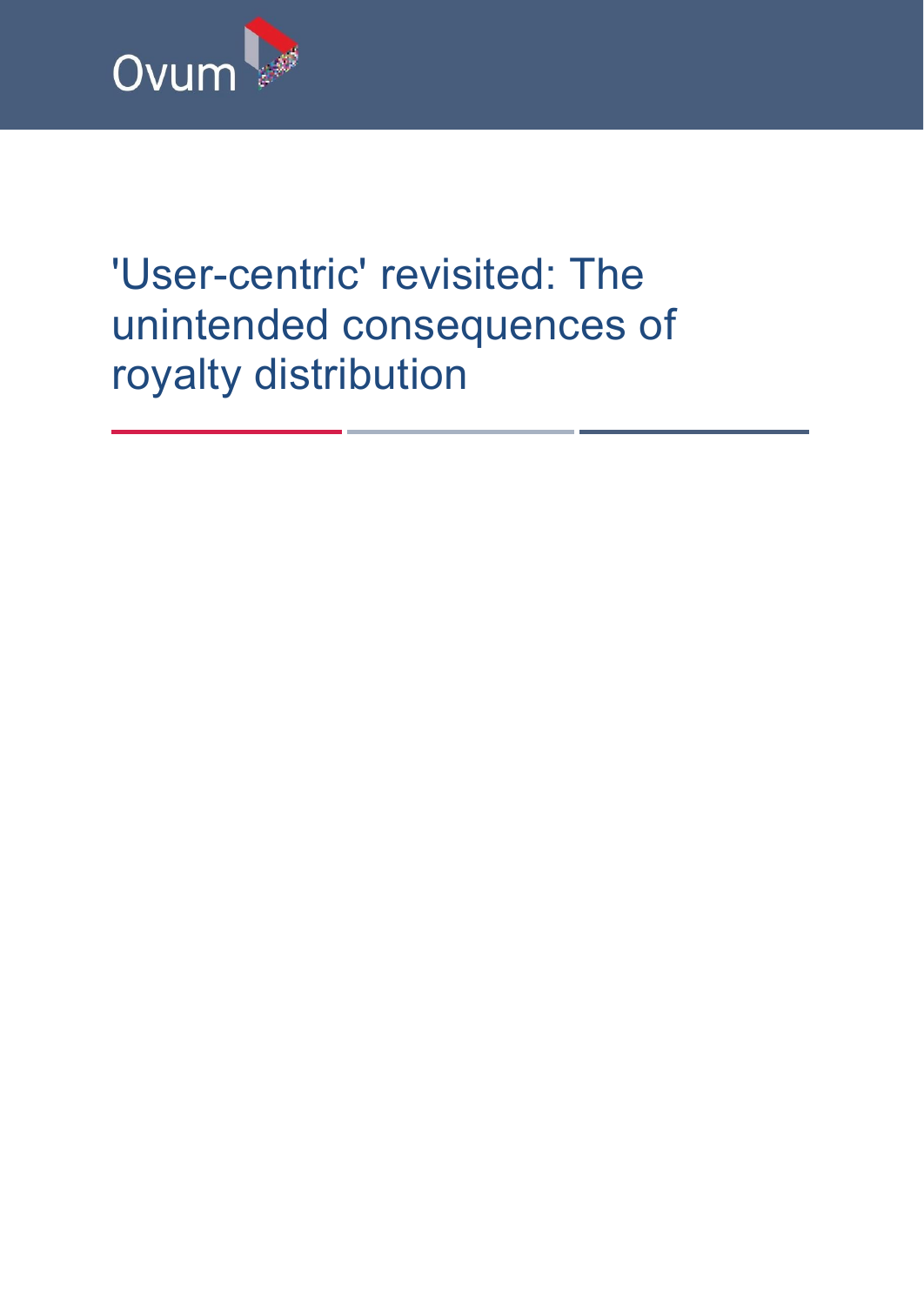# Ovum view

## Summary

This paper revisits the "pro rata" vs. "user-centric" debate over how streaming services directly and indirectly compensate recording artists, songwriters, and publishers. Will Page, Director of Economics at Spotify, and David Safir, formerly Head of International Relations at PRS for Music and Vice-President, International at ASCAP, authored a discussion paper for the Society for Economic Research on Copyright Issues (SERCI)'s annual conference in July, detailing some of the unintended as well as intended consequences of distribution policies and practices that seek to balance efficiency and equity on behalf of all stakeholders. The two authors have kindly given their permission for Ovum to reproduce the paper:

In last year's SERCI paper, *Money In, Money Out*, it was axiomatic that the overriding objective of all licensors is to balance equity and efficiency in allocating and distributing revenue. However, while neither model is perfect, pragmatic hybrids can stake a reasonable claim to have achieved such equilibrium. Indeed, it is widely accepted that, in accounting to members and affiliates, established collective management organizations (CMOs) have demonstrably applied principles and rules that seek to allocate licensing revenue – and even non-licensing revenue/financial income – in precisely this way.

Section 1 examines and illustrates the traditional CMO distribution model in the context of two fundamental aspects of music licensing: (i) collection of fees and distribution of revenue are neither coextensive nor simultaneous; (ii) the market is characterized by imperfect competition.

Section 2 examines some of the intended and unintended consequences of 'pro rata' and 'usercentric' scenarios and introduces a mathematical framework both for licensees choosing their distribution model and for artists choosing where to promote their repertoire.

Our framework confirmed our intuition that under 'pro rata,' an artist is less concerned with diversity and will simply prefer the platform whose users stream their music most. Under 'user-centric,' artists prefer streaming platforms whose listeners exhibit less diversity. In our concluding remarks, we propose that academics and professionals take a more empirical approach to the current 'pro rata' vs. 'user-centric' debate; and allude to some issues that merit further study.

# A primer on the CMO "hybrid" model of revenue distribution

The 'pro rata' versus 'user-centric' debate fails to acknowledge that the traditional CMO model is a hybrid of 'pro rata' and 'user-centric' distribution. Indeed, user-centric distribution of net licensing revenue is possible, if not necessarily commercially viable, when songs are licensed on a work-bywork basis. As explained in *Money In, Money Out*, this is predicated on CMOs' having timely access to authoritative copyright data and adequate performance data – without which too little is paid too late to too few of those who rightly claim to have earned it.

Only twenty years ago some under-developed (albeit, paradoxically, over-regulated) CMOs routinely cited rudimentary operational infrastructure as an excuse or explanation for pure 'pro rata' distribution. However, neither in principle nor in practice can it be argued that paying the same to a given work for a radio performance to 50,000, a (live) concert performance to 5,000, or a (mechanical) disco performance to 500, balances equity and efficiency, even if the absolute and relative license fees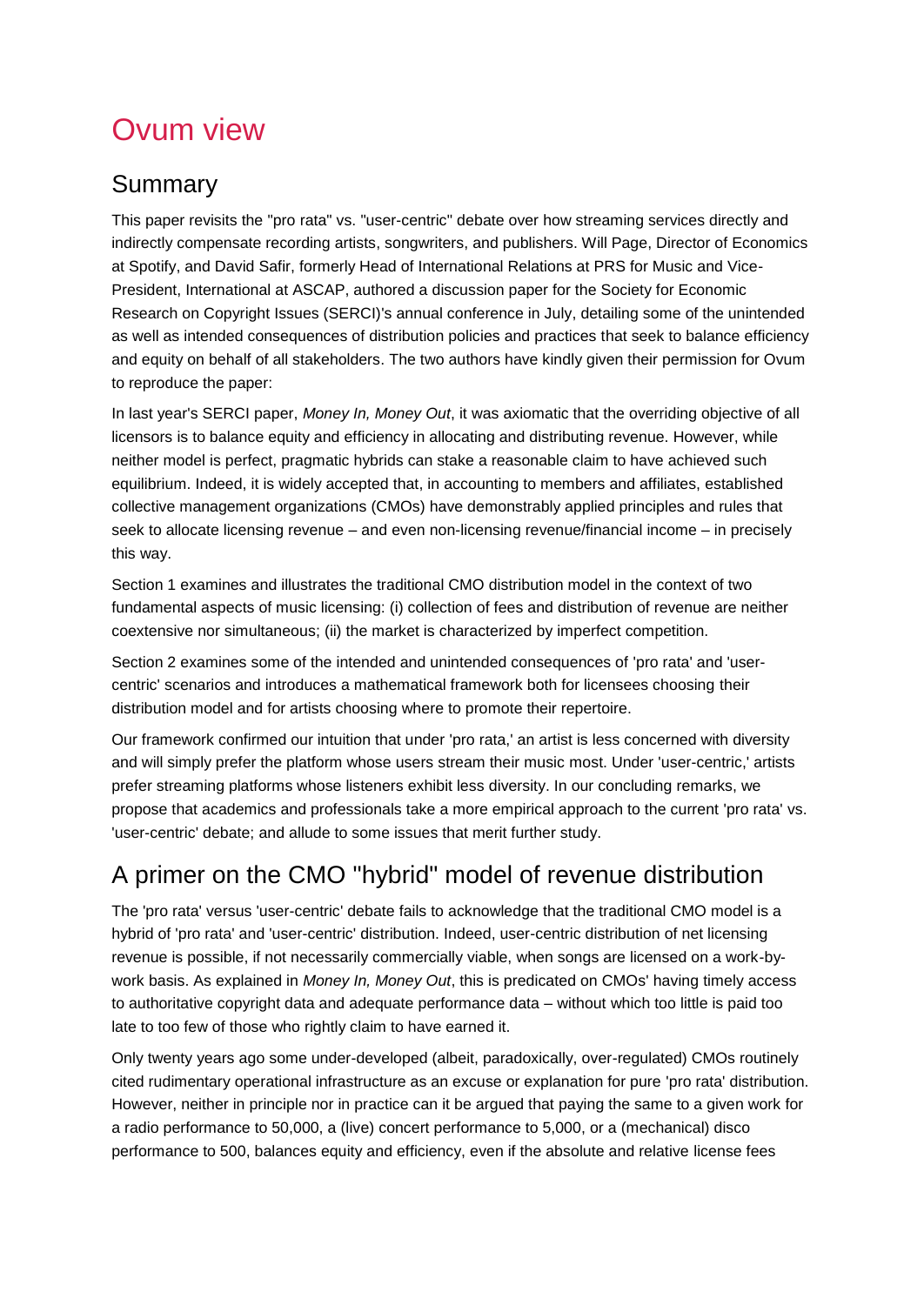collected reflect the size and/or financial contribution of the audience; and reduced administration costs result in a significant increase in net distributable revenue.

The problem is largely pre-empted where direct licensing enables the licensor and licensee to identify, isolate, and follow revenue from its collection through to its allocation and (net) distribution. 'Usercentric' or, more accurately, 'licensee-centric' distribution is therefore axiomatic with regard to grand rights and synchronization rights – even where licensed by a CMO – and implicit where small rights are licensed on bespoke tariffs, terms, and conditions for a given program or set-list.

While most CMOs' distribution rules as well as CISAC's professional rules reflect this inherently collective goal by "following the dollar," political, commercial, and technical factors invariably call for pragmatic compromises; and the resulting distribution of revenue may be more accurately described as 'qualified pro rata,' 'qualified user-centric,' or simply as an imperfect, interim 'hybrid' solution.

While such 'pro rata' distribution is still widely practiced with regard to a given source/pool of revenue (for example, by isolating and then allocating all TV revenue exclusively to all TV performances), it is invariably qualified – typically by sub-dividing the pool, allocating fixed shares to different categories of performance (eg., 80% to music in TV programs; 20% to music in TV commercials), by supplementing the pool, allocating excess (and arguably "undistributable") revenue from another source/pool to compensate for artificially low license fees (eg., where the live classical tariff is disproportionately higher than the live "pop" tariff); or by reserving a share of revenue to meet unresolved or anticipated claims.

Even where such 'qualified pro rata' distribution enhances equity and efficiency, it cannot claim to be 'qualified user-centric' so long as CMOs continue to grant public performance licenses to intermediaries (whether concert promoters, discos, or broadcasters) whose ultimate customers/users exercise negligible individual and minimal collective influence over what music is offered to them, when, and how. In the absence of any meaningful interaction with a radio station, it is impossible to quantify the marginal utility to an individual listener of a given song or track streamed at a given time to a given device; and impossible for a CMO to justify or implement a commercially viable (efficient) and statistically valid (equitable) 'user-centric' distribution policy.

It may not, however, have been appropriate to do so without reference to the relative amounts collected from individual stations with different reach, actual audience size, and revenue. With radio license fees determined by potential audience and/or actual advertising revenue, there are too many variables and not enough equations to determine whether 100 performances of a given track on a station with a reach of 1,000,000, an average audience of 200,000, and \$10m advertising revenue are arguably worth more than 100 performances on a station with a reach of 2,000,000, an average audience of 200,000, and \$20m advertising revenue.

CMO distribution teaches us that it is not a matter of either 'pro rata' or 'user-centric.' Non-interactive analog public performance and broadcasting means that distribution can never be fully 'user-centric,' insofar as neither an individual user's contribution (tickets, etc.) nor the absolute and marginal utility derived from accessing the performance are known or quantifiable.

This paper now examines and graphically illustrates the impact of factors that a priori make it impossible to transform imperfect "Money In" into perfect, undiluted "Money Out" – in the context of collective and direct licensing and distribution.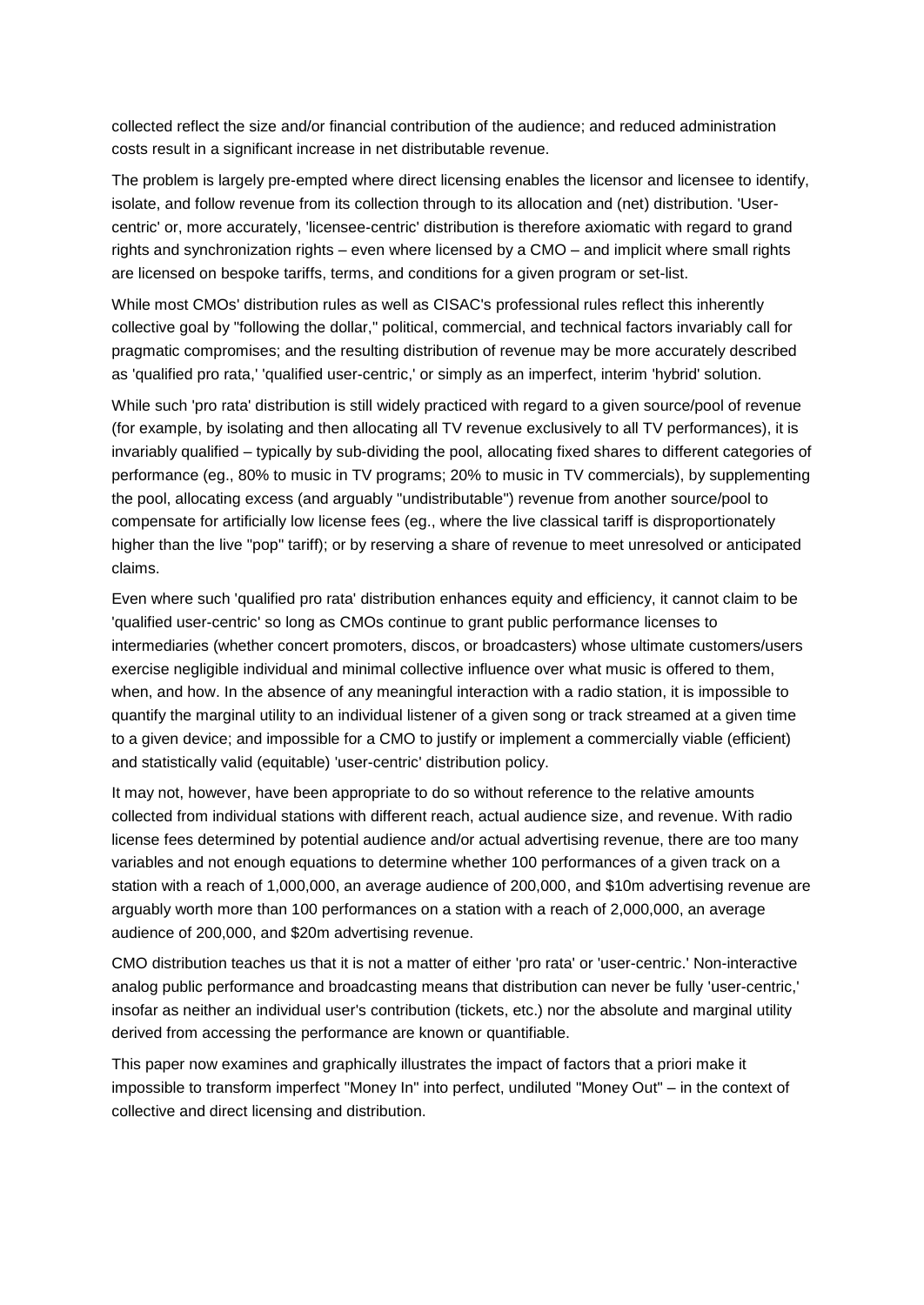# Money in and money out are not simultaneous

The title of the previous paper may have inadvertently implied that these transactions are simultaneous. Even where sophisticated CMOs collect license fees and distribute royalties quarterly (deducting administration costs or commission), it takes much longer than one quarter to collect and analyze the copyright documentation and performance data needed to process and accurately allocate domestic revenue (let alone annually paid revenue from a foreign CMO with entirely different licensing, collection, and distribution policies, processes, and schedules).

The anonymized two-axis graph below illustrates the inherent difficulties (too many variables; not enough equations) of reconciling royalties distributed with license fees collected (see Figure 1). The bars plotted to the left-hand axis show distribution frequency, while the line plotted to the right-hand axis shows process time. CMO A to the far left takes four months to process licensing revenue but is committed to distribute royalties quarterly – such that the minimum time period between money in and money out is incompatible with the commitment to distribute royalties quarterly. CMO G to the far right presents a more worrying picture, taking eighteen months to process licensing revenue while committed to distribute royalties only once per year. Moreover, the task is more intractable where a CMO allocates revenue to social and cultural activities and/or shares non-licensing revenue such as financial income.



**Figure 1: Distribution frequency and process time for CMOs**

Source: *'User-Centric' Revisited: The Unintended Consequences of Royalty Distribution*

While a CMO's distribution schedule will indicate the frequency and composition of its distributions (eg., all TV in June and December but cable TV additionally in April and October), it will not – and in many cases cannot – identify exactly where and when each component of the revenue was collected. As such, it is impossible to quantify, validate, or compare the equity or efficiency of a delayed settlement from Channel XYZ with the distribution of revenue from 1Q18 over performance data from 4Q17 or with the distributions from "undistributable" (unmatched, or unidentified) revenue – after three years – paid pro rata to current earnings).

### **Does imperfect money in preclude perfect money out?**

The licensing of musical works and sound recordings is clearly more 'user (licensee)-centric' than 'pro rata' insofar as license fees paid for performing rights in most territories are typically negotiated by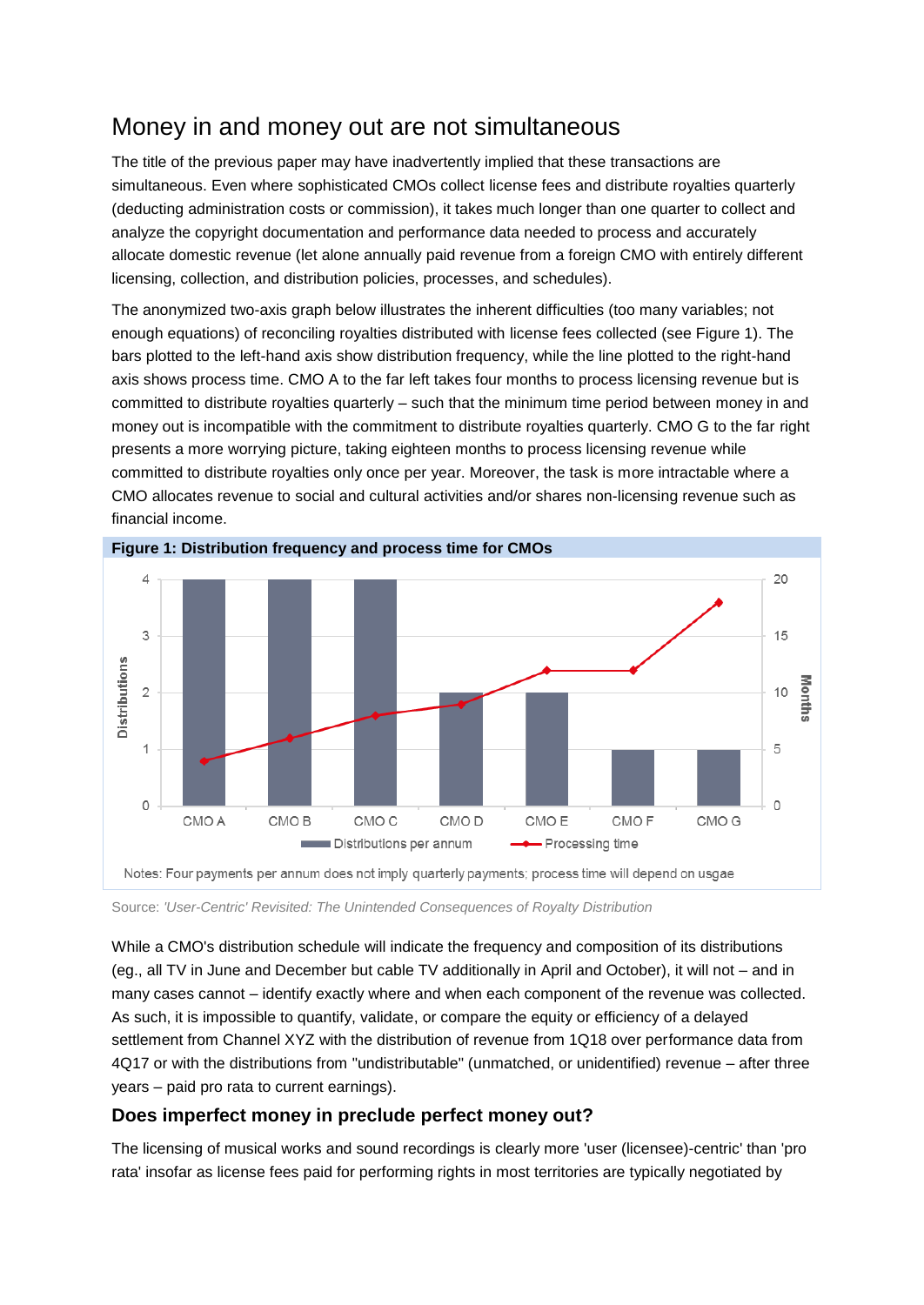"willing buyers and willing sellers"; license fees paid for (phono-mechanical) reproduction rights are set by non-market players such as the US Copyright Royalty Board; and license fees paid by digital service providers (DSPs) to stream sound recordings are negotiated with individual labels or SPVs. As such, the fragmented and atomized music rights licensing market may be characterized as "imperfect money in" – at least at the point of initial collection.

Where a CMO issues a composite (performing and mechanical) license, its author and publisher members will nonetheless determine not only whether revenue is allocated to each right in the same proportion as it was collected but also how it is ultimately distributed to its respective rights-holders. As such, it may be argued that "imperfect money in" (collective licensing characterized by imperfect competition) neither precludes nor facilitates "perfect money out" (collective distribution characterized by perfect price competition).

To summarize, the flowchart below shows the unavoidable imperfections of money in; the potential for further distortion during the administration and processing of money in; and the difficulties of restoring perfection in money out (see Figure 2). Advocates of pure 'user-centric' or 'pro rata' distributions cannot ignore the fundamental facts of music rights licensing and administration.



**Figure 2: From license fees collected to royalties distributed**

Source: *'User-Centric' Revisited: The Unintended Consequences of Royalty Distribution*

*Money In, Money Out* addressed the concepts of network effects, switching costs, and anchor content regarding streaming services. It is accordingly essential to recall that, even with "imperfect money in," an artiste may choose among competing DSPs; an author may choose to affiliate to different CMOs in different territories; and a publisher may choose to license directly while subcontracting distribution and 'back-office' administration to a CMO – each concerned to ensure that their earnings are distributed more efficiently and equitably.

# The best laid plans...: Unintended consequences in royalty distribution

History is littered with examples of trying to do the right thing and ending up doing more harm than good – and the world of music licensing and distribution is no different. Taking Canada as an example, the CanCon regulation prescribes that 34% of all radio airplay be Canadian music (to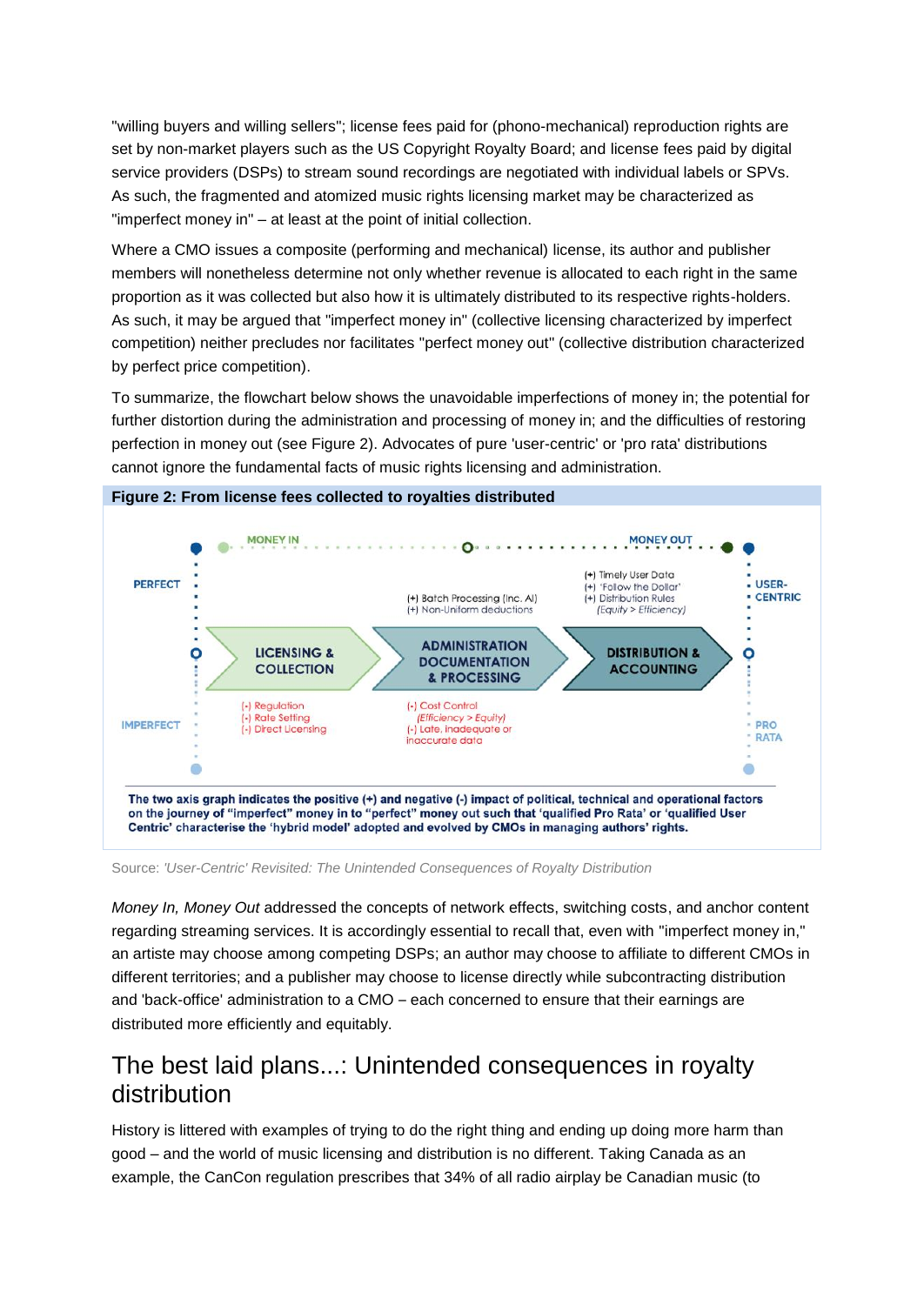support the country's cultural heritage). The intended consequences are to support Canadian music and prevent a talent drain to its southern neighbor; the unintended consequences are that radio stations simply program Canadian music in the "graveyard shift" to fulfil their quotas and the possible dilution of royalties distributed.

The world of streaming is not immune to similar consequences. A track will be monetized so long as the consumer listens to it for more than thirty seconds. The intended consequence is to foster diversification (and emphasize the choice available on-demand); the unintended consequence is that some creators bring the chorus to the beginning (often of shorter songs) so as to ensure not only that they are paid, but that they are paid more – exploiting the opportunities of the market.

Lessons from history teach us how traditional licensing and distribution by CMOs demonstrate inherent imperfections – which lead to unintended consequences – that characterize licensing via non-interactive provision of music. In the new world of consumer-facing on-demand music, we can aim higher in applying economics in seeking to perfect money in and money out.

### **A framework for quantifying 'pro rata' versus 'user-centric'**

The two-sided nature of streaming challenges us to aim higher when examining both the intended and unintended consequences of royalty distribution policies. To do so, we introduce a mathematical framework both for licensees choosing their distribution model and for artists choosing where to promote their repertoire (see Figures 3 and 4). Assume that there are two artists, X and Y, each with one track, and assume there are n subscribers to a streaming service, each paying a monthly subscription, \$10 of which will ultimately reward artists.

#### **Figure 3: Artist net revenue (R<sup>x</sup> and Ry) under 'pro rata'**

$$
R_{x} = \frac{\sum_{i=1}^{n} P(x_{i})s_{i}}{\sum_{i=1}^{n} s_{i}} \times n \times 10
$$
\n
$$
R_{y} = \frac{\sum_{i=1}^{n} P(y_{i})s_{i}}{\sum_{i=1}^{n} s_{i}} \times n \times 10
$$

P denotes the probability that a randomly selected stream by user i will be attributed to artist X.  $s_i$  = total streams by user  $i \quad \forall \; 1 \le i \le n$  $P(x_i)$  = share of user i's streams attributed to artist x  $P(y_i)$  = share of user i's streams attributed to artist y  $P(x_i) + P(y_i) = 1 \quad \forall \; 1 \leq i \leq n$ Total streams of artist  $y = \sum_{i=1}^{n} P(y_i) s_i$ Total streams of artist  $x = \sum_{i=1}^{n} P(x_i) s_i$ 

Source: *'User-Centric' Revisited: The Unintended Consequences of Royalty Distribution*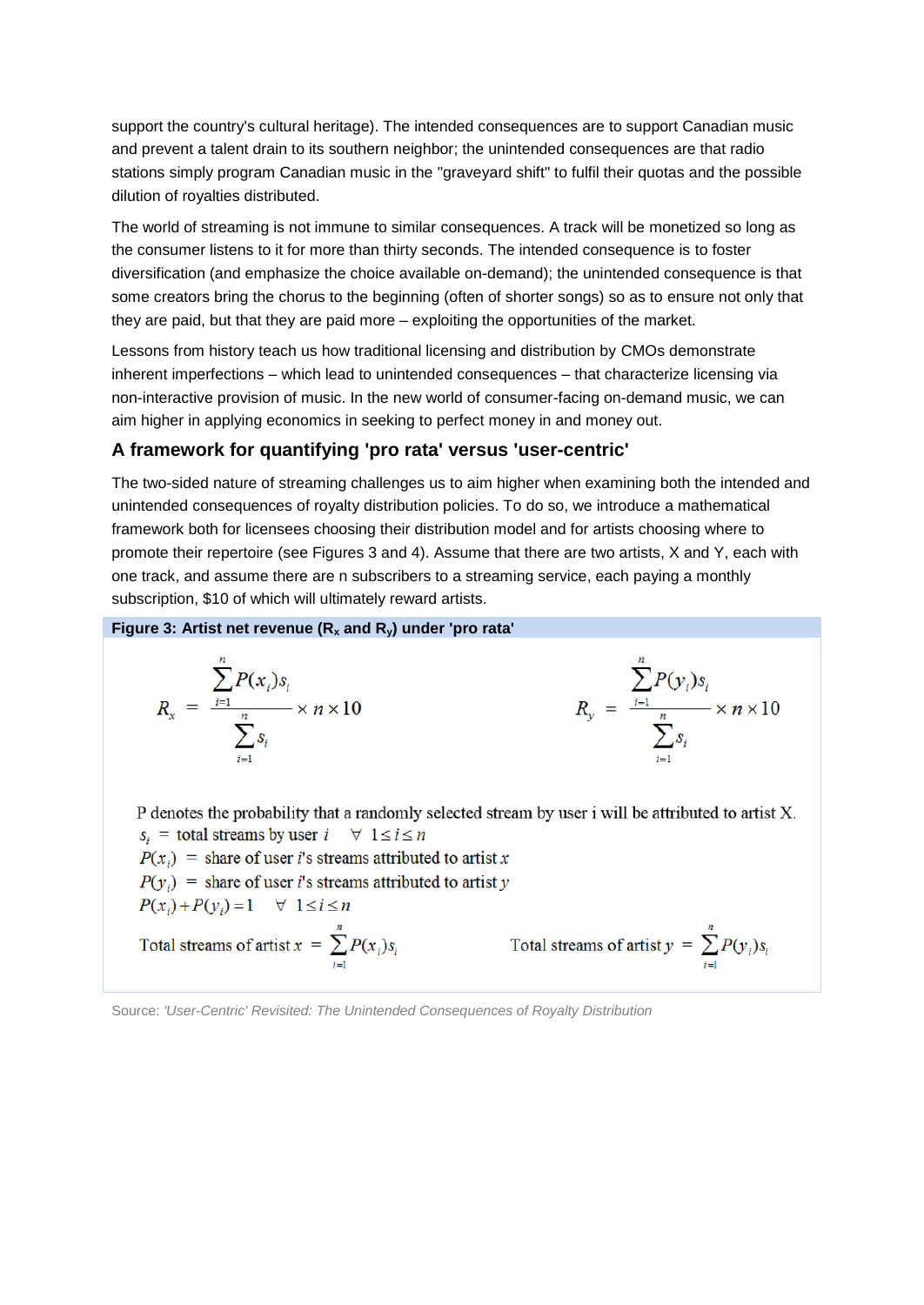**Figure 4: Artist net revenue (R<sup>x</sup> and Ry) under 'user-centric'**

$$
R_{x} = \sum_{i=1}^{n} P(x_{i}) \times 10 = 10 \sum_{i=1}^{n} P(x_{i})
$$
\n
$$
R_{y} = \sum_{i=1}^{n} P(y_{i}) \times 10 = 10 \sum_{i=1}^{n} P(y_{i})
$$

P denotes the probability that a randomly selected stream by user i will be attributed to artist X.  $s_i$  = total streams by user  $i \quad \forall \; 1 \le i \le n$  $P(x_i)$  = share of user *i*'s streams attributed to artist x  $P(y_i)$  = share of user i's streams attributed to artist y  $P(x_i)+P(y_i)=1 \quad \forall \; 1 \leq i \leq n$ Total streams of artist  $x = \sum_{i=1}^{n} P(x_i) s_i$ Total streams of artist  $y = \sum_{i=1}^{n} P(y_i) s_i$ 

Source: *'User-Centric' Revisited: The Unintended Consequences of Royalty Distribution*

#### **A decision matrix qualified by usage and diversity**

A streaming service in a given territory will choose the distribution method consistent with the usage and diversity characterized by subscribers in that territory. The following decision matrix plots usage and diversity to determine the point at which the marginal utility of switching is zero (see Figure 5). As the legend shows, the distribution method chosen will vary among the quadrants.



Source: *'User-Centric' Revisited: The Unintended Consequences of Royalty Distribution*

#### **A decision matrix for artists**

We now apply the mathematical framework to determine how a marginal (new) artist – seeking to maximize revenue from streaming – will choose between 'pro rata' and 'user-centric' where both systems are available. The table that follows characterizes and gives as examples low and high usage diversity as well as low and high usage intensity. Unlike the decision matrix above, it deals with marginal as against total revenue and recognizes that the artist may be either an existing licensor bringing new repertoire or a new licensor optimizing the promotion of their repertoire. Artist X will prefer 'pro rata' if the following inequality holds (see Figure 6).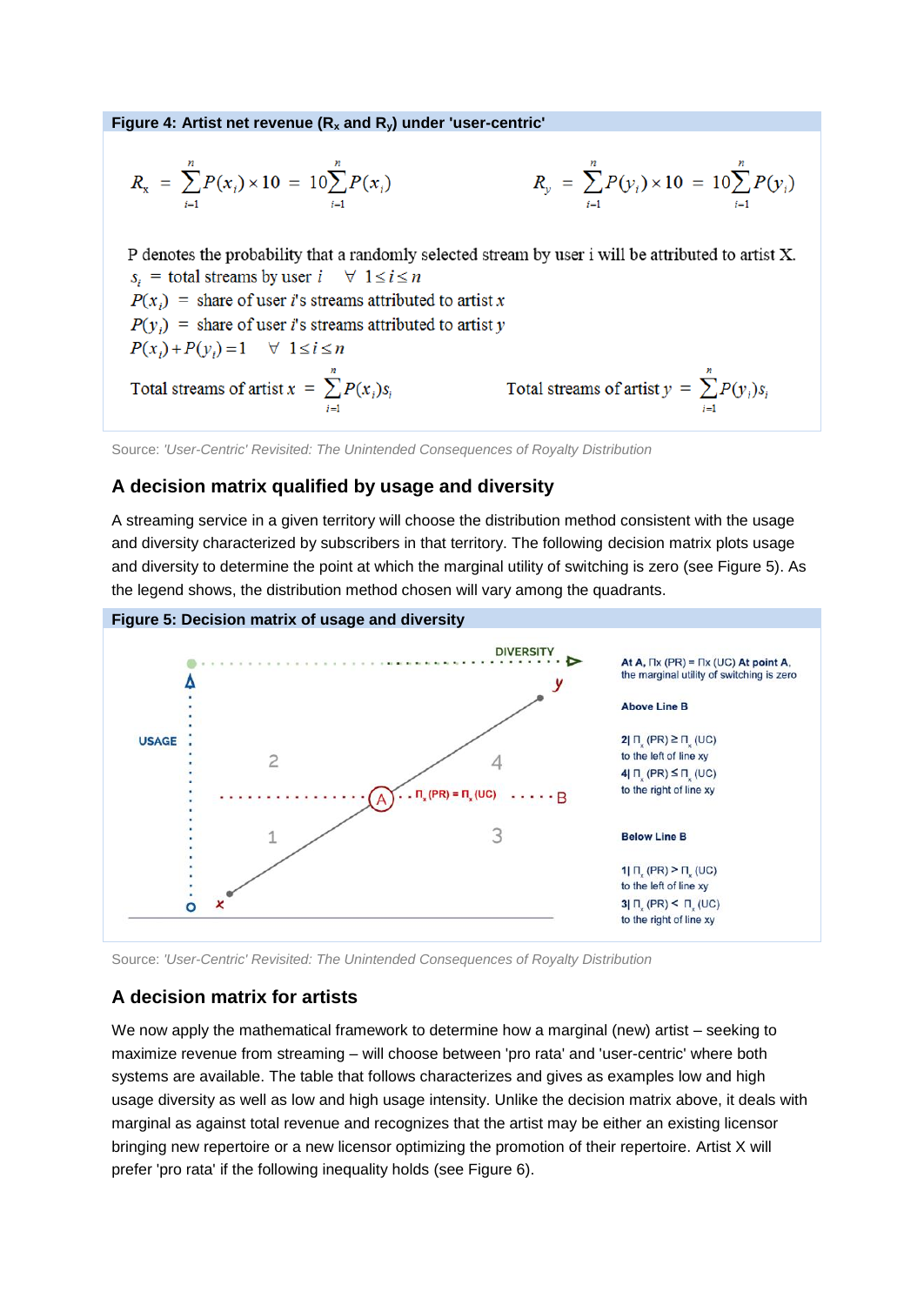

Source: *'User-Centric' Revisited: The Unintended Consequences of Royalty Distribution*

The table below uses this framework to explore all combinations of usage and diversity to determine the distribution method an artist will prefer if their listeners tend to have high or low diversity in their musical tastes and high or low intensity of overall listening (see Figure 7). Under 'pro rata,' an artist is less concerned with diversity and will simply prefer the platform whose users stream their music most. Under 'user-centric,' artists prefer streaming platforms where their listeners exhibit less diversity in taste.

|                       | Low total usage                                                                                                                                                                                                                                                                                                                                                                                                                                                                                                                                                                                                           | High total usage                                                                                                                                                                                                                                                                                                                                                                                                                                                                                                                                                                                                                                                                |
|-----------------------|---------------------------------------------------------------------------------------------------------------------------------------------------------------------------------------------------------------------------------------------------------------------------------------------------------------------------------------------------------------------------------------------------------------------------------------------------------------------------------------------------------------------------------------------------------------------------------------------------------------------------|---------------------------------------------------------------------------------------------------------------------------------------------------------------------------------------------------------------------------------------------------------------------------------------------------------------------------------------------------------------------------------------------------------------------------------------------------------------------------------------------------------------------------------------------------------------------------------------------------------------------------------------------------------------------------------|
| Low diversity         | Imagine a user who will listen to only one stream<br>and it will be from artist X. Under 'pro rata,' that<br>user's additional stream will increase the artist's<br>total streams by one and the total streams on the<br>platform by one. Assuming the platform is used<br>heavily, this produces a minuscule change to the<br>artist's share of total streams, and thus their<br>payout is barely changed at all. But under 'user-<br>centric, this user provides an additional \$10, all of<br>which is allocated to artist X.                                                                                          | Under 'user-centric,' the most that one new user<br>can add to an artist's revenues is \$10. However,<br>under 'pro rata,' if a new user listens to artist X a<br>lot, then that new user can meaningfully increase<br>artist X's share of total streams, and thus the<br>proportion of the total royalty payments that artist<br>X receives. This can certainly lead to an increase<br>of more than \$10.                                                                                                                                                                                                                                                                      |
| <b>High diversity</b> | This scenario is ambiguous. The low usage<br>means that these listeners won't have much<br>effect on any artist's total market share, so they<br>won't benefit artists much under 'pro rata.' But<br>their high diversity means that no one artist gets<br>much of the revenues associated with this listener<br>either. It is difficult to have both low usage and<br>high diversity, since low usage means a low<br>number of streams, and you cannot listen to more<br>artists than the number of songs you stream. So<br>this type of listener is not terribly desirable under<br>either revenue distribution scheme. | Because the new user has diverse listening<br>habits, under 'user-centric' only a fraction of this<br>listener's \$10 will go to artist X. Under 'pro rata,' a<br>user who streams a lot weighs more heavily onto<br>where royalties go than a user who only streams<br>a little, even if that user has diverse listening<br>habits. If a new heavy streamer's proportion of<br>streams dedicated to artist X is higher than artist<br>X's current allocation of streams, then the new<br>user can meaningfully increase artist X's share of<br>total streams and thus increase artist X's<br>revenues by a significant amount in spite of the<br>new user's diverse listening. |

#### **Figure 7: Choosing distribution policy by usage and diversity**

Source: *'User-Centric' Revisited: The Unintended Consequences of Royalty Distribution*